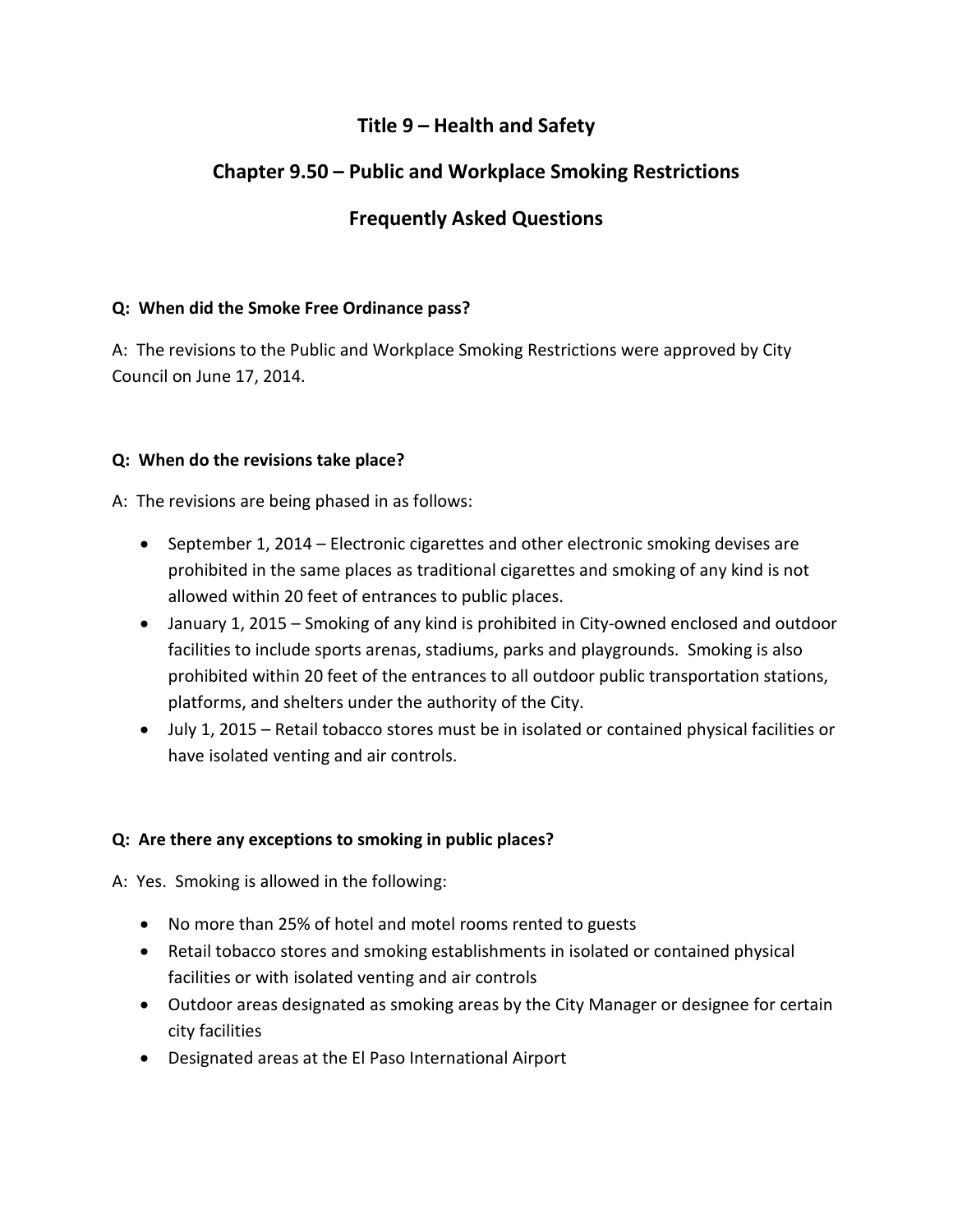### **Q: What is the definition of smoking?**

A: The ordinance defines smoking as "inhaling, exhaling, burning, or carrying any lighted or heated cigar, cigarette, pipe, e-cigarette, e-hookah, weed, plant or combustible substance in any manner or in any form, including any device that allows for combustion or conduction of a product for the purpose of inhaling smoke or vapor."

## **Q: What is the definition of e-cigarette or e-hookah?**

A: The ordinance defines e-cigarette or e-hookah as "any electronic oral device or nicotine delivery device, such as one composed of a heating element, battery, and/or electronic circuit, which provides a vapor of nicotine or any other substance, and the use or inhalation of which simulates smoking." The term includes any such device, whether manufactured, distributed, marketed, or sold as an e-cigarette, e-cigar, e-pipe, e-hookah, hookah pen, or under any other product name or description.

## **Q: Who do I call if I see someone smoking in a public place where smoking is prohibited?**

A: Dial 3-1-1 to report a non-emergency incident and they will assign it to the appropriate City department.

## **Q: What are the fines for smoking violations?**

A: The fine for the first violation will not exceed \$100.00

The fine for another violation within one year of the first will not exceed \$200.00

The fine for a third violation within one year of the second violation will not exceed \$500.00

## **Q: What is my responsibility as an owner or manager?**

A: Employers are responsible for the following:

- Provide a smoke-free workplace for all employees
- Post a sign at each entrance where smoking is prohibited. The sign shall have bold lettering of not less than one inch in height or the international no smoking symbol.